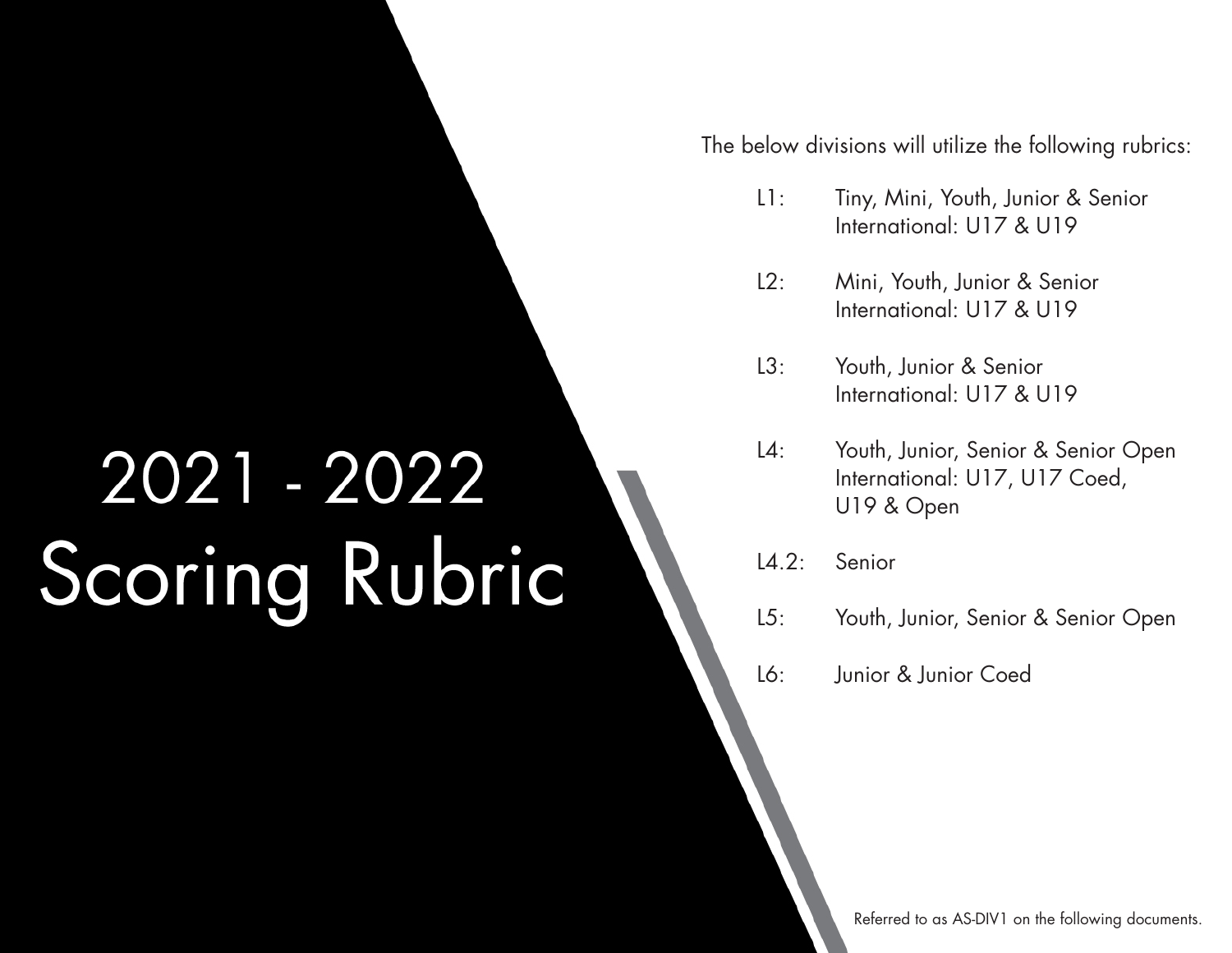## **2021 - 2022 ALL STAR SCORING SYSTEM - BUILDING**

#### STUNT DIFFICULTY

*STUNT SKILLS WILL ONLY RECEIVE FULL CREDIT IF THEY SHOW CONTROL THROUGH THE POP OR TRANSITION TO ANOTHER SKILL.*

| $2.0 - 2.5$ | <b>BELOW</b> | Skills performed do not meet Low range requirement                                                            |  |
|-------------|--------------|---------------------------------------------------------------------------------------------------------------|--|
| $2.5 - 3.0$ | LOW          | 4 different level appropriate skills performed by Most of the team                                            |  |
| $3.0 - 3.5$ | <b>MID</b>   | 4 different level appropriate skills performed by Most of the team.<br>1 of which is Elite level appropriate  |  |
| $3.5 - 4.0$ | <b>HIGH</b>  | 4 different level appropriate skills performed by Most of the team.<br>2 of which are Elite level appropriate |  |

| CHART |                        |
|-------|------------------------|
| # OF  | <b>NUMBER OF GROUP</b> |
|       |                        |

BUILDING QUANTITY

| # OF            | <b>NUMBER OF GROUPS</b> |                |  |  |
|-----------------|-------------------------|----------------|--|--|
| <b>ATHLETES</b> | <b>MAJORITY</b>         | <b>MOST</b>    |  |  |
| $5 - 11$        | $\mathbf 1$             | 1              |  |  |
| $12 - 15$       | $\mathbf 1$             | $\overline{2}$ |  |  |
| $16 - 19$       | $\overline{2}$          | 3              |  |  |
| $20 - 23$       | 3                       | 4              |  |  |
| $24 - 30$       | 4                       | 5              |  |  |
| $31 - 38$       | 5                       | 6              |  |  |

#### PYRAMID DIFFICULTY

| $2.0 - 2.5$ | <b>BELOW</b> | Skills performed do not meet Low range requirement                                     |
|-------------|--------------|----------------------------------------------------------------------------------------|
| $2.5 - 3.0$ | LOW          | 2 different level appropriate skills and 2 structures performed<br>by Most of the team |
| $3.0 - 3.5$ | <b>MID</b>   | 3 different level appropriate skills and 2 structures performed<br>by Most of the team |
| $3.5 - 4.0$ | <b>HIGH</b>  | 4 different level appropriate skills and 2 structures performed<br>by Most of the team |

| <b>TOSS DIFFICULTY</b> |                                                                                                       |  |  |
|------------------------|-------------------------------------------------------------------------------------------------------|--|--|
| 1.0                    | Less than a Majority of the team performs a toss                                                      |  |  |
| 1.5                    | Majority of the team performs a level appropriate toss                                                |  |  |
| 2.0                    | Majority of the team performs a level appropriate toss rippled or synchronized in<br>the same section |  |  |

Same Section - Single portion of the routine where skills from a skill set (Stunts, Pyramids, Tosses, Standing Tumbling, Running Tumbling, Jumps) are performed.

#### ADDITIONAL INFORMATION

Skills that are not required to be synchronized may be cumulative to meet a difficulty requirement.

L6- All pyramid skills that are Level Appropriate in L5 will be given Level Appropriate credit.

#### BODY POSITIONS

• Lib and platform are not considered body positions.

• Body positions include: Stretch, bow and arrow, arabesque, scale, scorpion.

#### DIFFICULTY DRIVERS

•Degree of difficulty

•Percent of team participation (Maximizing stunt groups based on the number of athletes)

• Combination of skills (level and non-level appropriate)

•Pace of skills performed

## STUNT QUANTITY *BASED ON A TRADITIONAL GROUP OF 4 OR MORE, RIPPLED OR SYNCHRONIZED IN THE SAME SECTION WITHOUT RECYCLING ATHLETES.* 1.0 Less than a Majority of the team performs a level appropriate building skill 1.2 | Majority of the team performs a level appropriate building skill 1.4 Most of the team performs a level appropriate building skill 1.6 Less than a Majority of the team performs the same Elite level appropriate building skill 1.8 Majority of the team performs the same Elite level appropriate building skill 2.0 Most of the team performs the same Elite level appropriate building skill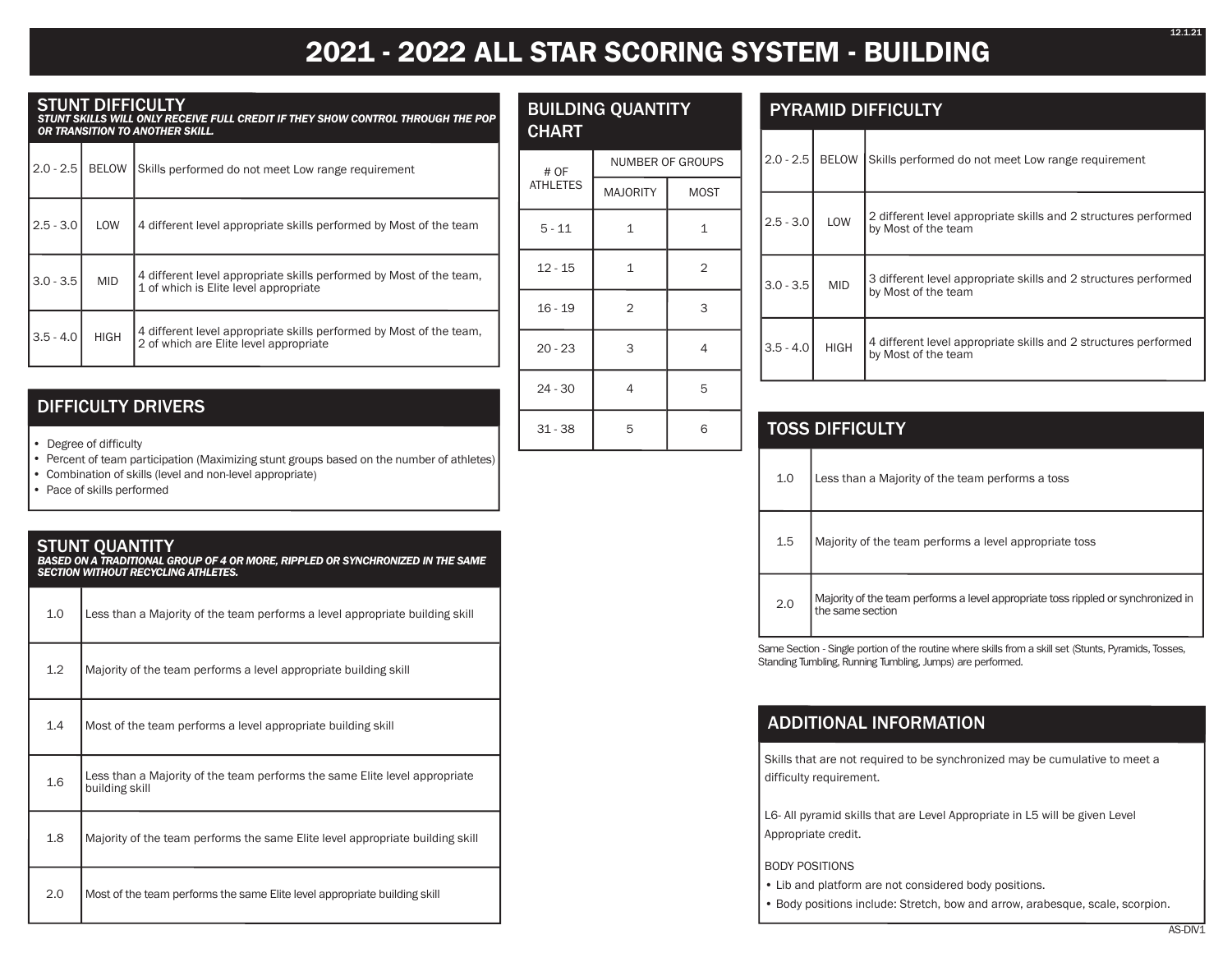## **2021 - 2022 ALL STAR SCORING SYSTEM - TUMBLING**

#### JUMP DIFFICULTY

 *JUMPS MUST USE A WHIP APPROACH TO BE CONSIDERED CONNECTED. WHIP APPROACH- CONTINUOUS MOVEMENT THROUGH SWING, CONNECTING 2 OR MORE JUMPS.*

| 0.5 |                                    | Skills performed do not meet 1.0 requirement                                                                                                                        |           | # OF<br><b>ATHLETES</b> | <b>MAJORITY</b> | <b>MOST</b> |
|-----|------------------------------------|---------------------------------------------------------------------------------------------------------------------------------------------------------------------|-----------|-------------------------|-----------------|-------------|
|     |                                    |                                                                                                                                                                     |           | $5 - 7$                 | 2               | 4           |
|     | 1.0                                | Most of the team performs 1 advanced jump                                                                                                                           |           | $8 - 9$                 | 4               | 5           |
|     | 1.5                                | Most of the team performs 2 connected advanced jumps. Must be synchronized and include a<br>variety.                                                                |           | $10 - 15$               | 6               |             |
|     |                                    | Tiny/Mini: Most of the team performs 2 advanced jumps must be synchronized, but DO NOT need to                                                                      |           | $16 - 19$               | 8               | 9           |
|     | be connected or include a variety. |                                                                                                                                                                     | $20 - 25$ | 10                      | 13              |             |
|     | 2.0                                | Most of the team performs 3 connected advanced jumps or 2 connected advanced jumps, plus 1<br>additional advanced jump. Must be synchronized and include a variety. |           | $26 - 30$               | 14              | 16          |
|     |                                    | Tiny/Mini: Most of the team performs 3 advanced jumps must be synchronized, but DO NOT need to<br>be connected or include a variety.                                |           | $31 - 38$               | 15              | 18          |

#### STANDING TUMBLING DIFFICULTY

| $2.0 - 2.5$ |             | BELOW Skills performed do not meet Low range requirement                                                                                                                                     |
|-------------|-------------|----------------------------------------------------------------------------------------------------------------------------------------------------------------------------------------------|
| $2.5 - 3.0$ | LOW         | Most of the team performs a level appropriate pass                                                                                                                                           |
| $3.0 - 3.5$ | <b>MID</b>  | Majority of the team performs the same level appropriate pass which must be synchronized from initiation of the pass                                                                         |
| $3.5 - 4.0$ | <b>HIGH</b> | Most of the team performs the same level appropriate pass which must be synchronized from initiation of the pass, plus<br>Majority of the team performs an additional level appropriate pass |

#### RUNNING TUMBLING DIFFICULTY

| $2.0 - 2.5$ |             | BELOW Skills performed do not meet Low range requirement           |
|-------------|-------------|--------------------------------------------------------------------|
| $2.5 - 3.0$ | LOW         | Less than a Majority of the team performs a level appropriate pass |
| $3.0 - 3.5$ | MID         | Majority of the team performs a level appropriate pass             |
| $3.5 - 4.0$ | <b>HIGH</b> | Most of the team performs a level appropriate pass                 |

#### DIFFICULTY DRIVERS TUMBLING/JUMP QUANTITY CHART

- •Degree of difficulty
- Percent of team participation
- Combination of skills
- •Synchronization of passes
- Variety of passes

#### **JUMPS**

- Variety at least 2 different jumps. Performing the same jump with different legs doesn't constitute as variety. (i.e. left/right hurdler).
- Jump skills must land on feet to be considered level appropriate and receive difficulty credit (i.e. jumps that land on knee(s) or seat, etc. would not count).
- Basic Jumps: Spread Eagle, Tuck Jump
- Advanced Jumps: Pike, Right/Left Hurdlers (front or side), Toe Touch, Double Nine

#### STANDING TUMBLING DIFFICULTY

In an effort to reduce the number of Standing Tumbling passes performed in L1-L5 & 6 JR, the following criteria will be used when awarding higher scores within a range:

- Degree of Difficulty of the passes
- Variety of Passes
- Satisfies or exceeds the quantity requirement utilizing grouped or synchronized passes

#### ADDITIONAL INFORMATION

- L1 L5 & 6 JR Standing Tumbling Same level appropriate synchronized pass cannot be used to fulfill Majority pass requirement.
- Tumbling passes must land on feet to be considered level appropriate and receive difficulty credit (i.e. jump 3/4 front flip to seat, back handsprings which lands in a prone position, etc. would not count).
- Jumps within a pass will not break up the pass (i.e. Toe Touch-BHS-Toe Touch-BHS is 1 pass in L3).
- T-Jumps are not considered a jump and will break up a pass into two separate passes.
- L2- No skills out of a RO that are ILLEGAL in L1 will count for level appropriate credit.
- L3- No skills out of a BHS step out 1⁄2 turn that are ILLEGAL in L2 will count for level appropriate credit.
- L4- Punch front forward roll will not count for level appropriate credit.
- L5- No skills out of a Tuck, in Standing Tumbling, that are ILLEGAL in L4 will count for level appropriate credit (i.e. BHS-Tuck-BHS or Tuck-BHS).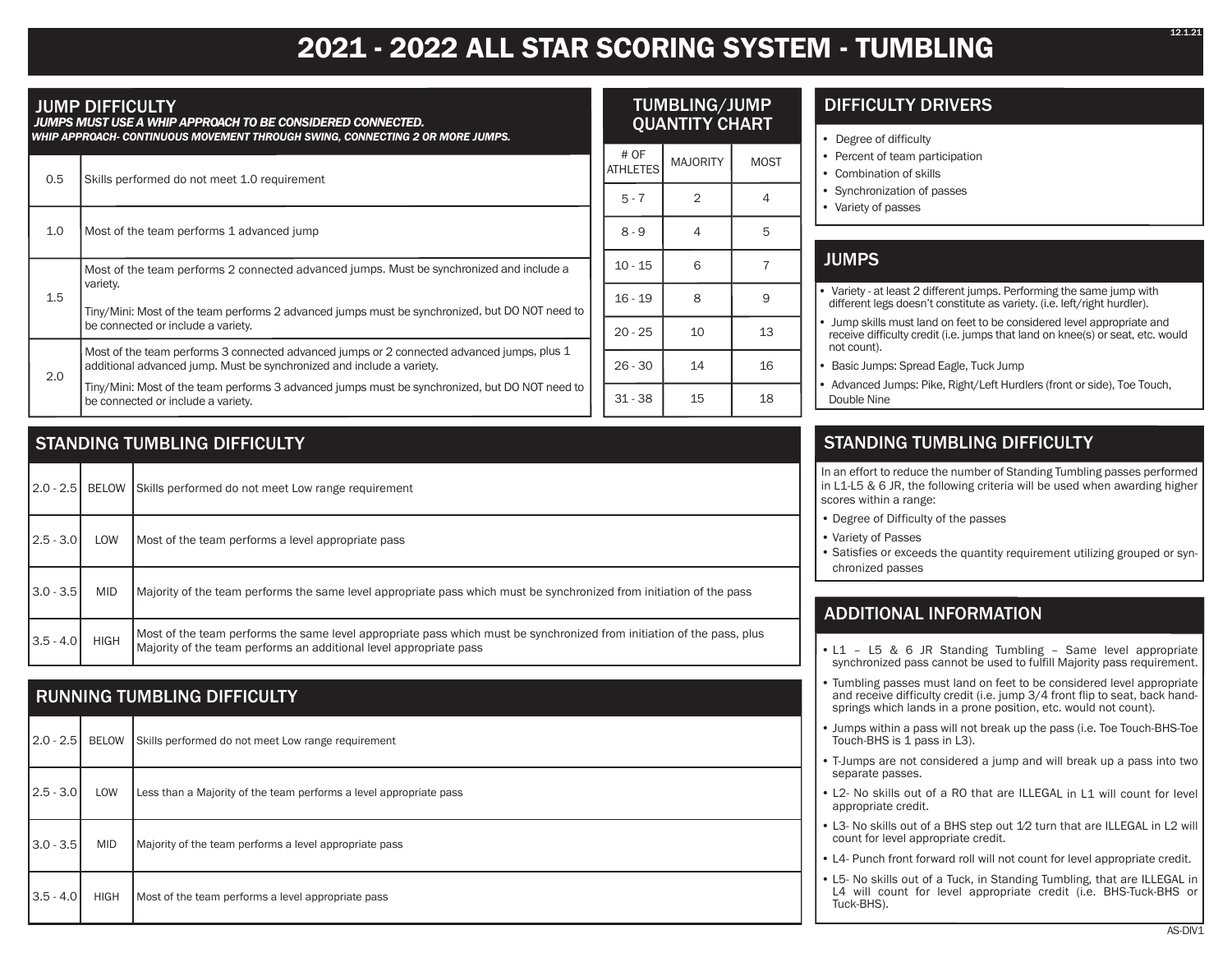## **2021 - 2022 ALL STAR SCORING SYSTEM - OVERALL**

| <b>STUNT CREATIVITY</b> |                                                                                                                                                                              |  |  |  |
|-------------------------|------------------------------------------------------------------------------------------------------------------------------------------------------------------------------|--|--|--|
| $0.5 - 1.0$             | Stunt skills incorporate visual, unique or innovative ideas.<br>This includes level and non-level appropriate skills.<br>This may include: Entries • Transitions • Dismounts |  |  |  |

| <b>PYRAMID CREATIVITY</b> |                                                                                                                                                                                |  |  |  |
|---------------------------|--------------------------------------------------------------------------------------------------------------------------------------------------------------------------------|--|--|--|
| $0.5 - 1.0$               | Pyramid skills incorporate visual, unique or innovative ideas.<br>This includes level and non-level appropriate skills.<br>This may include: Entries . Transitions . Dismounts |  |  |  |

| <b>ROUTINE COMPOSITION</b> |                                                                                                                                       |  |  |
|----------------------------|---------------------------------------------------------------------------------------------------------------------------------------|--|--|
|                            | A team's ability to demonstrate the following throughout the routine:                                                                 |  |  |
| $1.0 - 2.0$                | <b>Precise spacing • Formations • Transitions</b>                                                                                     |  |  |
|                            | This also includes innovative, visual and intricate ideas, as well as, any additional skills performed to enhance the overall appeal. |  |  |

| <b>DANCE</b> |                                                                                                          |                                                                                                                     |  |  |
|--------------|----------------------------------------------------------------------------------------------------------|---------------------------------------------------------------------------------------------------------------------|--|--|
| $1.0 - 2.0$  | A team's ability to demonstrate a high level of energy and<br>entertainment value which may incorporate: | DIFFICULTY:<br>Visual elements • Variety of levels • Formation changes • Footwork • Floorwork • Partner work • Pace |  |  |
|              |                                                                                                          | <b>EXECUTION:</b><br> Technique • Perfection • Motion Strength/Placement • Synchronization                          |  |  |

| <b>OVERALL IMPRESSION</b> |                                                                                                                                                                                                                                                                                                                   |  |  |
|---------------------------|-------------------------------------------------------------------------------------------------------------------------------------------------------------------------------------------------------------------------------------------------------------------------------------------------------------------|--|--|
| $1.0 - 2.0$               | The judging panel's overall impression of the entire performance encompassing all category areas and including energy, genuine enthusiasm, showmanship, and eye<br>contact. Facial expression will not be considered when scoring this category and teams that wear masks while performing will not be penalized. |  |  |
|                           | *Overall Impression will include and take into consideration appropriate athletic impression throughout the routine.                                                                                                                                                                                              |  |  |

12.1.21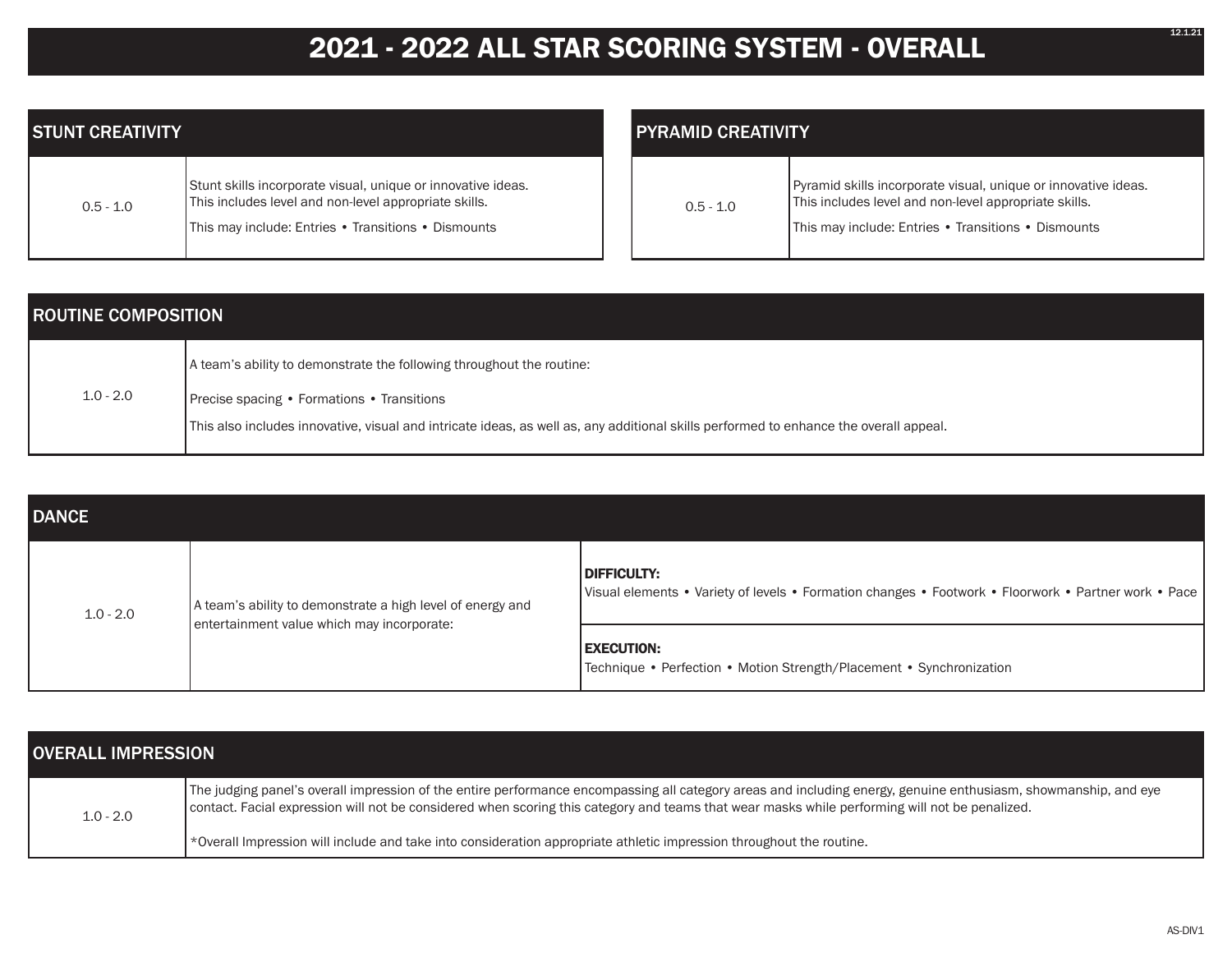### **2021 - 2022 ALL STAR SCORING SYSTEM - EXECUTION**

#### EXECUTION - STUNT/PYRAMID & STANDING/RUNNING TUMBLING

Athletes are expected to demonstrate excellent technique when performing each skill. A team's execution will be determined by all athletes performing the skill.

- Scores will start at a 4.0 and may be reduced by .1, .2 or .3 based on the lack of technical execution of each driver
- .1 Minor technique issues by the team, not just 1 athlete in Tumbling or 1 athlete in Stunts/Pyramid
	- .2 Multiple technique issues by the team
- .3 Widespread technique issues by the team
- No more than .3 will be taken off for a single driver.
- Stylistic differences will not factor into a teams' Execution score.

#### STUNT/PYRAMID DRIVERS *Each driver may include, but is not limited to, the below examples:* **Top Person** • Body control • Uniform flexibility • Motion placement • Legs straight/locked and toes pointed **Bases/Spotters** • Stability of the stunt • Solid stance • Positioned shoulder width apart • Feet stationary **Transitions** • Entries • Dismounts • Speed/control/flow from skill to skill **Synchronization\*** • Timing

\*Teams that do not perform at least 1 level appropriate skill/transition by 2 or more groups in Stunts and Pyramids will automatically receive .3 off for Synchronization.

#### STANDING/RUNNING TUMBLING DRIVERS

4.0

|                                                                                                                                                                  | Each driver may include, but is not limited to, the below examples:                                             |  |  |
|------------------------------------------------------------------------------------------------------------------------------------------------------------------|-----------------------------------------------------------------------------------------------------------------|--|--|
| • Arm placement into a pass/skill<br>• Swing/prep<br>• Chest placement<br><b>Approach</b><br>• Flow from skill to skill in a pass<br>• Connection of pass/skills |                                                                                                                 |  |  |
| <b>Body Control</b>                                                                                                                                              | • Head placement<br>• Arm/shoulder placement in skills<br>• Hips<br>• Leg placement in skills<br>• Pointed toes |  |  |
| • Controlled<br>• Legs/feet together<br>• Chest placement<br>Landings<br>• Finished pass/skill<br>• Incomplete twisting skills                                   |                                                                                                                 |  |  |
| • Timing<br>Synchronization*                                                                                                                                     |                                                                                                                 |  |  |

\*Teams that do not perform at least 1 level appropriate pass synchronized in a group will automatically receive .3 off for Synchronization.

#### EXECUTION - TOSS & JUMPS

| Athletes are expected to demonstrate excellent technique when performing each<br>skill. A team's execution will be determined by all athletes performing the skill. |
|---------------------------------------------------------------------------------------------------------------------------------------------------------------------|
| Scores will start at a 2.0 and may be reduced by .1. .2 or .3 based on the lack of                                                                                  |

• .1 - Minor technique issues by the team, not just 1 athlete in Jumps or 1 athlete

- 2.0
- .2 Multiple technique issues by the team • .3 – Widespread technique issues by the team

technical execution of each driver

in Tosses

- No more than .3 will be taken off for a single driver.
- Stylistic differences will not factor into a teams' Execution score.

#### TOSS DRIVERS *Each driver may include, but is not limited to, the below examples:* **Top Person** • Body control • Consistent execution of skill/trick • Legs straight/toes pointed • Arm placement **Bases/Spotters** • Using arms/legs to throw together • Solid stance • Timing • Arms up to catch high • Legs used to absorb catch • Group positioned no more than shoulder width apart • Controlled • Cradle **Height** • Relative to the size of the athletes performing the toss

Teams that only perform 1 toss will automatically receive .3 off for any driver that constitutes a reduction, regardless of the severity of the issue.

#### JUMP DRIVERS *Each driver may include, but is not limited to, the below examples:* **Arm Placement** • Approach • Consistent entry • Swing/prep • Arm position within jump(s) **Leg Placement** • Straight legs • Pointed toes • Hip placement/rotation • Hyperextension • Height • Legs/feet together • Chest placement • Landings **Synchronization** • Timing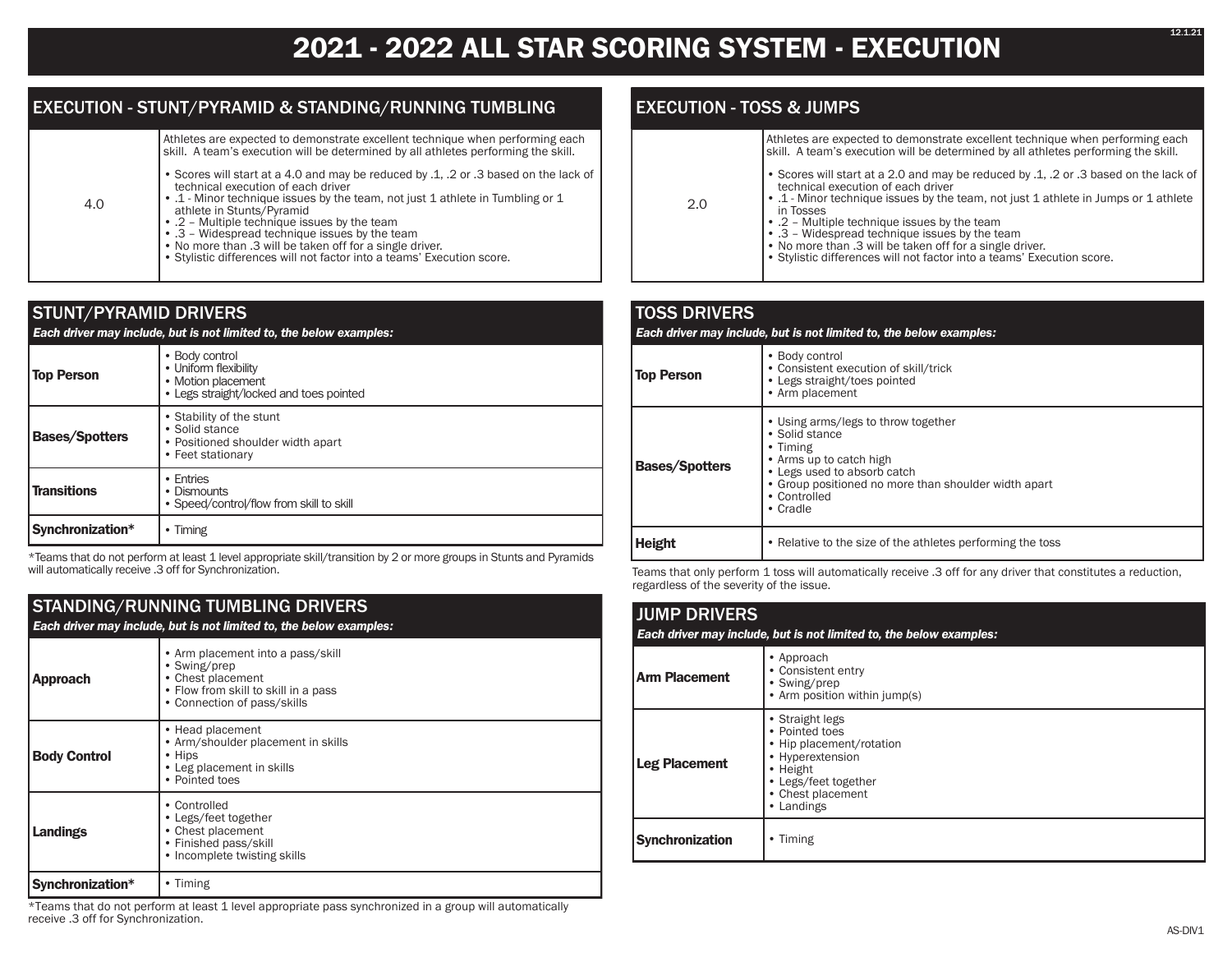## **2021 - 2022 ALL STAR SCORING SYSTEM - STUNTS**

| ----                           |                                                                                                                                                                                      |                                                                                                                        |                                  |                                                                                                                                                                                                                                                                                                                                                                                                                                                                                                   |
|--------------------------------|--------------------------------------------------------------------------------------------------------------------------------------------------------------------------------------|------------------------------------------------------------------------------------------------------------------------|----------------------------------|---------------------------------------------------------------------------------------------------------------------------------------------------------------------------------------------------------------------------------------------------------------------------------------------------------------------------------------------------------------------------------------------------------------------------------------------------------------------------------------------------|
| <b>INVERSION STYLE</b>         | <b>RELEASE STYLE</b>                                                                                                                                                                 | <b>TWISTING</b>                                                                                                        | <b>DISMOUNT STYLE</b>            | <b>COMBINATION SKILLS</b>                                                                                                                                                                                                                                                                                                                                                                                                                                                                         |
|                                |                                                                                                                                                                                      | LEVEL APPROPRIATE                                                                                                      |                                  |                                                                                                                                                                                                                                                                                                                                                                                                                                                                                                   |
| • INVERSION TO GROUND LEVEL    | • SWITCH UP TO LIB BELOW PREP LEVEL<br>• SWITCH UP TO BODY POSITION BELOW PREP LEVEL<br>• TIC TOC BELOW PREP LEVEL (LIB TO LIB)<br>• TIC TOC BELOW PREP LEVEL (LIB TO BODY POSITION) | • % TWISTING TRANSITION TO BELOW PREP LEVEL<br>• 1/4 DOWN TO GROUND LEVEL<br>• 1/4 TWISTING TRANSITION FROM PREP LEVEL | • STEP DOWN<br>• STRAIGHT CRADLE | • BACK STAND<br>• PREP LEVEL SHOW & GO<br>• STRADDLE SIT<br>• FLAT BACK<br>• EXTENDED STRADDLE SIT<br>• BELOW PREP LEVEL 1 LEG STUNT<br>• EXTENDED FLAT BACK<br>• PREP LEVEL 1 LEG STUNT WITH BRACER<br>• PREP LEVEL TO PRONE<br>• 1 LEG STUNT BELOW PREP LEVEL<br>• SHOULDER SIT<br>$\cdot$ CHAIR<br>• SHOULDER STAND<br>• COMBINATION OF TWO OR MORE LEVEL APPROPRIATE SKILLS<br>PERFORMED SIMULTANEOUSLY<br>• TRANSITION FROM BELOW PREP LEVEL TO PREP LEVE<br>BODY POSITION STUNT WITH BRACER |
| <b>ELITE LEVEL APPROPRIATE</b> |                                                                                                                                                                                      |                                                                                                                        |                                  |                                                                                                                                                                                                                                                                                                                                                                                                                                                                                                   |
|                                | • TIC TOC BELOW PREP LEVEL (BODY POSITION TO BODY<br>POSITION)<br>• PREP LEVEL TIC TOC (BODY POSITION TO BODY<br>POSITION) WITH BRACER                                               | • % TWISTING TRANSITION TO PREP                                                                                        |                                  | • % TWISTING TRANSITION TO PREP LEVEL 1 LEG STUNT<br><b>WITH BRACER</b>                                                                                                                                                                                                                                                                                                                                                                                                                           |

#### **LEVEL 2**

| <b>INVERSION STYLE</b>                                                                              | <b>TWISTING</b><br><b>RELEASE STYLE</b>                                                                           |                                                                                                                                                                                                                                                                     | <b>DISMOUNT STYLE</b>                                                                                                                 | <b>COMBINATION SKILLS</b>                                                                                                                                                                                                               |
|-----------------------------------------------------------------------------------------------------|-------------------------------------------------------------------------------------------------------------------|---------------------------------------------------------------------------------------------------------------------------------------------------------------------------------------------------------------------------------------------------------------------|---------------------------------------------------------------------------------------------------------------------------------------|-----------------------------------------------------------------------------------------------------------------------------------------------------------------------------------------------------------------------------------------|
|                                                                                                     |                                                                                                                   | <b>LEVEL APPROPRIATE</b>                                                                                                                                                                                                                                            |                                                                                                                                       |                                                                                                                                                                                                                                         |
| • INVERSION FROM GROUND LEVEL TO BELOW PREP<br>LEVEL<br>• INVERSION FROM GROUND LEVEL TO PREP LEVEL | • SWITCH UP TO LIB PREP LEVEL<br>• TIC TOC PREP LEVEL (LIB TO LIB)<br>• TIC TOC PREP LEVEL (LIB TO BODY POSITION) | • % TWISTING TRANSITION TO BELOW PREP LEVEL<br>• % TWISTING TRANSITION TO PREP LEVEL<br>• 1/4 TWISTING TRANSITION TO PREP LEVEL 1 LEG<br><b>STUNT</b><br>• % TWISTING TRANSITION TO PREP LEVEL BODY<br><b>POSITION</b><br>• % TWISTING TRANSITION TO EXTENDED STUNT | · STRAIGHT CRADLE FROM EXTENSION<br>· STRAIGHT CRADLE FROM PREP LEVEL BODY POSITION<br>• 1/4 TWISTING DISMOUNT FROM PREP OR EXTENSION | • PREP LEVEL 1 LEG STUNT<br>• EXTENSION<br>• BARREL ROLL<br>• LEAP FROG VARIATIONS<br>• 1/2 TWIST TO PRONE<br>• WALK IN PREP LEVEL PRESS EXTENSION<br>• COMBINATION OF TWO OR MORE LEVEL APPROPRIATE SKILLS<br>PERFORMED SIMULTANEOUSLY |
|                                                                                                     |                                                                                                                   | <b>ELITE LEVEL APPROPRIATE</b>                                                                                                                                                                                                                                      |                                                                                                                                       |                                                                                                                                                                                                                                         |
| • INVERSION FROM GROUND LEVEL TO EXTENDED<br><b>STUNT</b>                                           | • TIC TOC PREP LEVEL (BODY POSITION TO BODY<br>POSITION)                                                          | • % TWISTING TRANSITION TO EXTENDED STUNT                                                                                                                                                                                                                           |                                                                                                                                       | • % TWISTING INVERSION TO EXTENDED STUNT<br>• % TWISTING TIC TOC TO PREP LEVEL 1 LEG STUNT<br>• 1/2 TWISTING INVERSION TO PREP LEVEL 1 LEG STUNT                                                                                        |

#### **LEVEL 1**

12.1.21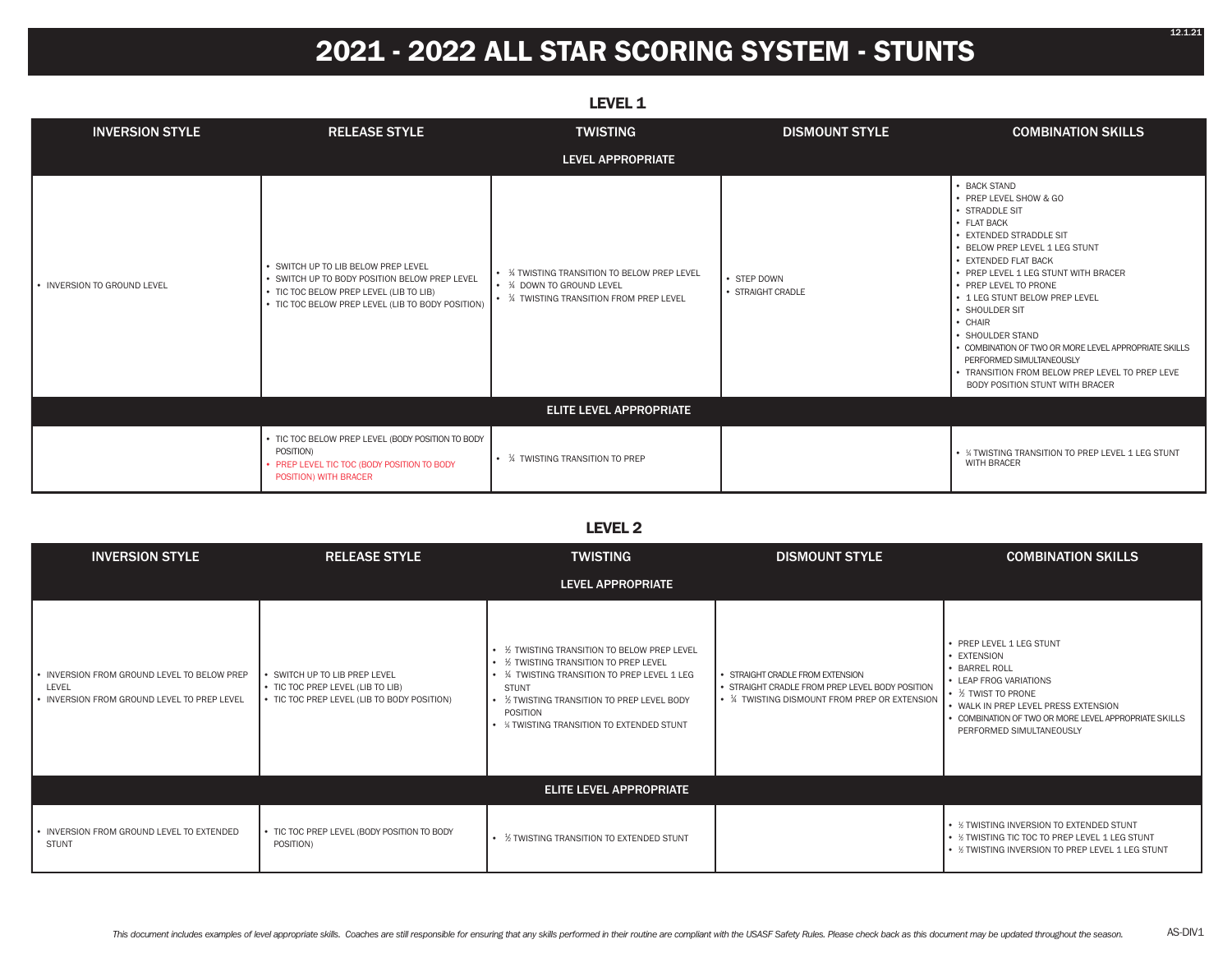## **2021 - 2022 ALL STAR SCORING SYSTEM - STUNTS**

| <b>INVERSION STYLE</b>                                                                                          | <b>RELEASE STYLE</b>                                                                                                                                                                                                                                          | <b>TWISTING</b>                                                                                                                                                                                                                    | <b>DISMOUNT STYLE</b>                                                                                                                                                                                                                           | <b>COMBINATION SKILLS</b>                                                                                                                                                                                                                                                | <b>COED STYLE</b>                                                                                                 |
|-----------------------------------------------------------------------------------------------------------------|---------------------------------------------------------------------------------------------------------------------------------------------------------------------------------------------------------------------------------------------------------------|------------------------------------------------------------------------------------------------------------------------------------------------------------------------------------------------------------------------------------|-------------------------------------------------------------------------------------------------------------------------------------------------------------------------------------------------------------------------------------------------|--------------------------------------------------------------------------------------------------------------------------------------------------------------------------------------------------------------------------------------------------------------------------|-------------------------------------------------------------------------------------------------------------------|
|                                                                                                                 |                                                                                                                                                                                                                                                               |                                                                                                                                                                                                                                    | LEVEL APPROPRIATE                                                                                                                                                                                                                               |                                                                                                                                                                                                                                                                          |                                                                                                                   |
| • INVERTED BELOW PREP LEVEL<br>• INVERTED AT PREP LEVEL<br>• DOWNWARD INVERSION FROM BELOW<br><b>PREP LEVEL</b> | • RELEASE TO PREP LEVEL OR BELOW<br>• SWITCH UP TO PREP LEVEL LIB<br>· BALL UP, STRADDLE UP AND/OR RELEASE<br>TO PREP LEVEL LIB<br>• TIC TOC BELOW PREP LEVEL TO BELOW<br>PREP LEVEL (LIB TO LIB)<br>• TIC TOC BELOW PREP LEVEL TO PREP LEVEL<br>(LIB TO LIB) | • FULL UP BELOW PREP LEVEL<br>• FULL UP PREP LEVEL STUNT<br>• 1/4 TWISTING TRANSITION TO EXTENDED 1 LEG<br><b>STUNT</b><br>• FULL UP TO PREP LEVEL 1 LEG STUNT<br>PREP LEVEL FULL TWISTING TRANSITION TO<br>PREP LEVEL 1 LEG STUNT | · STRAIGHT CRADLE FROM EXTENDED 1 LEG<br><b>STUNT</b><br>• FULL DOWN FROM PREP<br>$\cdot$ $\,$ $\rm\,$ $\rm\,$ TWISTING DISMOUNT FROM EXTENDED 1<br>LEG<br>· FULL DOWN FROM EXTENSION<br>SINGLE SKILL CRADLE FROM 2 LEG STUNT<br>(NON-TWISTING) | • FULL TWIST TO PRONE FROM PREP LEVEL<br>• EXTENDED 1 LEG STUNT<br>· SUSPENDED FRONT FLIP<br>· SPECIALTY SUSPENDED FRONT FLIP<br>(NON-TWISTING)<br>• SUSPENDED TWISTING FRONT FLIP<br>COMBINATION OF TWO OR MORE LEVEL<br>APPROPRIATE SKILLS PERFORMED<br>SIMULTANEOUSLY | • TOSS HANDS<br>· SINGLE BASED 1 LEG EXTENDED STUNTS<br>• TOSS HANDS PAUSE PRESS EXTENSION<br>• WALK IN EXTENSION |
| <b>ELITE LEVEL APPROPRIATE</b>                                                                                  |                                                                                                                                                                                                                                                               |                                                                                                                                                                                                                                    |                                                                                                                                                                                                                                                 |                                                                                                                                                                                                                                                                          |                                                                                                                   |
| • INVERSION TO EXTENDED 1 LEG STUNT                                                                             | • TIC TOC PREP LEVEL LIB TO EXTENDED BODY<br><b>POSITION</b><br>• BALL UP OR STRADDLE UP TO PREP LEVEL<br><b>BODY POSITION</b><br>• SWITCH UP TO PREP LEVEL BODY POSITION<br>• RELEASE TO PREP LEVEL BODY POSITION                                            | • FULL UP TO PREP LEVEL BODY POSITION<br>• 1/2 TWISTING TRANSITION TO EXTENDED 1 LEG<br><b>STUNT</b><br>• PREP LEVEL FULL TWISTING TRANSITION TO<br>PREP LEVEL BODY POSITION                                                       |                                                                                                                                                                                                                                                 | • 1/2 TWISTING INVERSION TO EXTENDED 1 LEG<br>STUNT<br>• FULL TWISTING TIC TOC AT PREP LEVEL (LIB<br>TO BODY POSITION)                                                                                                                                                   |                                                                                                                   |

#### **LEVEL 4**

| <b>INVERSION STYLE</b>                                                                                                                                                          | <b>RELEASE STYLE</b>                                                                                                                                                                                                                                                                                         | <b>TWISTING</b>                                                                                                                                                                                                                                    | <b>DISMOUNT STYLE</b>                                                                                   | <b>COMBINATION SKILLS</b>                                                                                                                                                                                                                                                                                       | <b>COED STYLE</b>                               |
|---------------------------------------------------------------------------------------------------------------------------------------------------------------------------------|--------------------------------------------------------------------------------------------------------------------------------------------------------------------------------------------------------------------------------------------------------------------------------------------------------------|----------------------------------------------------------------------------------------------------------------------------------------------------------------------------------------------------------------------------------------------------|---------------------------------------------------------------------------------------------------------|-----------------------------------------------------------------------------------------------------------------------------------------------------------------------------------------------------------------------------------------------------------------------------------------------------------------|-------------------------------------------------|
|                                                                                                                                                                                 |                                                                                                                                                                                                                                                                                                              |                                                                                                                                                                                                                                                    | <b>LEVEL APPROPRIATE</b>                                                                                |                                                                                                                                                                                                                                                                                                                 |                                                 |
| • RELEASED INVERSION TO PREP LEVEL OR<br><b>BELOW</b><br>· RELEASED INVERSION AT PREP LEVEL TO<br>PREP LEVEL<br>• DOWNWARD INVERSION FROM PREP LEVEL<br>EXTENDED INVERTED STUNT | • SWITCH UP TO EXTENDED 1 LEG STUNT<br>• RELEASE TO EXTENDED STUNT<br>• TIC TOC LIB TO LIB (HIGH TO LOW)<br>• HELICOPTER RELEASE MOVES<br>• RELEASE TO EXTENDED LIB<br>• SWITCH UP TO EXTENDED BODY POSITION<br>• FULL TWISTING RELEASE TO PREP LEVEL OR<br>BELOW<br>• RELEASE FROM PREP LEVEL TO PREP LEVEL | • 1 % TWISTING TRANSITION TO BELOW PREP<br>LEVEL<br>• 34 TWISTING TRANSITION TO EXTENDED<br><b>STUNT</b><br>• FULL UP TO EXTENDED 2 LEG STUNT<br>• 1 % TWISTING TRANSITION TO PREP LEVEL<br>• 1 % TWISTING TRANSITION TO PREP LEVEL<br>1 LEG STUNT | • FULL DOWN FROM EXTENDED 1 LEG STUNT<br>. DOUBLE DOWN FROM PREP LEVEL<br>• KICK FULL TWISTING DISMOUNT | COMBINATION OF TWO OR MORE LEVEL<br>APPROPRIATE SKILLS PERFORMED<br>SIMULTANEOUSLY                                                                                                                                                                                                                              | • TOSS EXTENSION<br>• TOSS 1 LEG EXTENDED STUNT |
|                                                                                                                                                                                 | <b>ELITE LEVEL APPROPRIATE</b>                                                                                                                                                                                                                                                                               |                                                                                                                                                                                                                                                    |                                                                                                         |                                                                                                                                                                                                                                                                                                                 |                                                 |
| • RELEASED INVERSION FROM BELOW PREP<br>LEVEL TO EXTENDED STUNT                                                                                                                 | • TIC TOC EXTENDED BODY POSITION TO PREP<br>LEVEL OR BELOW BODY POSITION (HIGH TO<br>LOW)<br>• BALL UP OR STRADDLE UP TO EXTENDED<br><b>BODY POSITION</b><br>• RELEASE TO EXTENDED BODY POSITION<br>(NOT INCLUDING SWITCH UP)                                                                                | • FULL UP TO EXTENDED LIB (NOT BODY<br>POSITION)<br>• 1 % TWISTING TRANSITION TO PREP LEVEL<br><b>BODY POSITION</b><br><b>EXTENDED FULL TWISTING TRANSITION TO</b><br><b>EXTENDED STUNT</b>                                                        | • DOUBLE DOWN FROM EXTENDED STUNT                                                                       | • FULL TWISTING INVERSION TO EXTENDED<br><b>STUNT</b><br>• FULL TWISTING TIC TOC RELEASE TO PREP<br>LEVEL 1 LEG STUNT<br>• FULL TWISTING BALL UP. STRADDLE UP<br>AND/OR SWITCH UP TO PREP LEVEL BODY<br>POSITION<br>• 1 % TWISTING BALL UP. STRADDLE UP<br>AND/OR SWITCH UP TO PREP LEVEL 1 LEG<br><b>STUNT</b> |                                                 |

#### **LEVEL 3**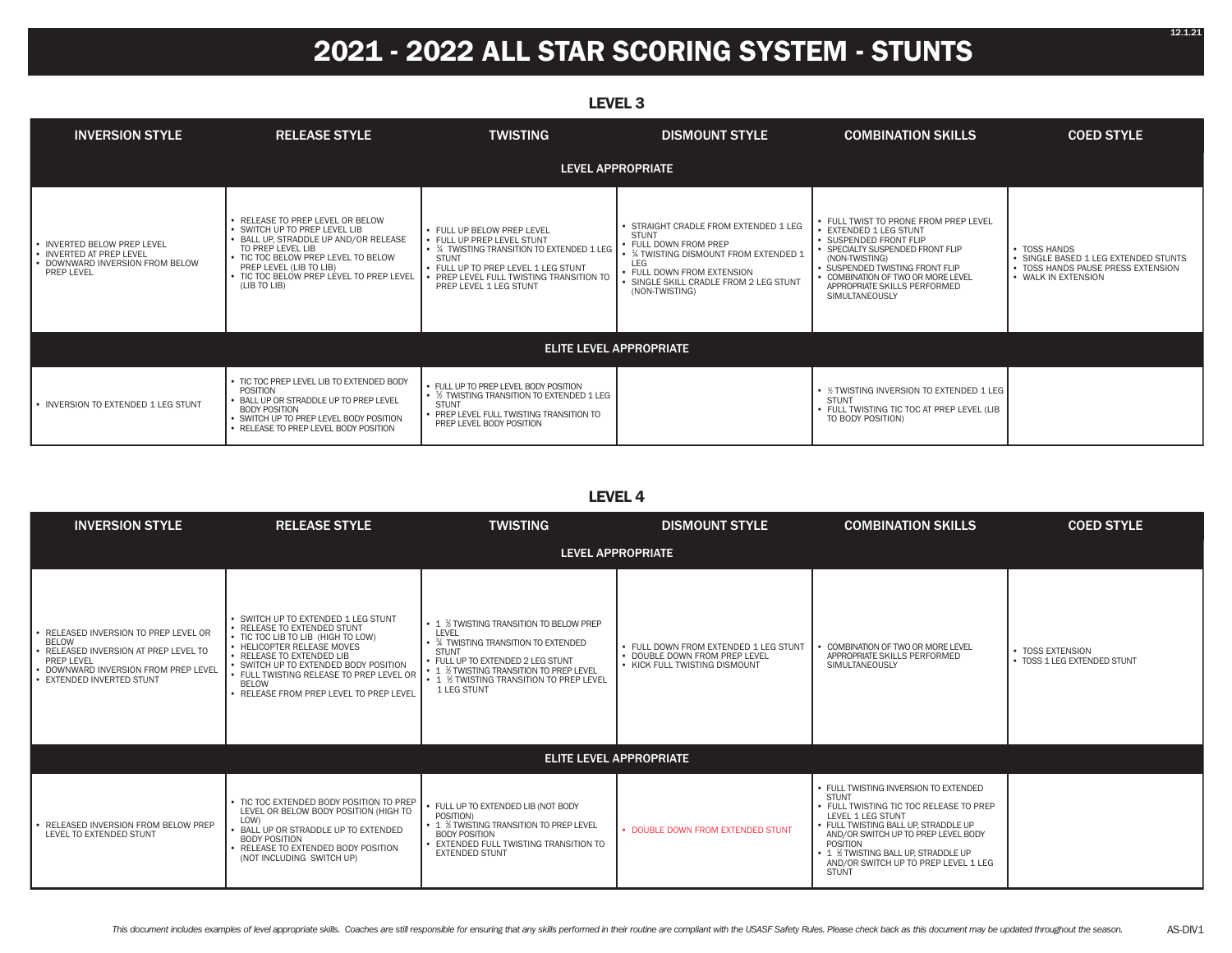## **2021 - 2022 ALL STAR SCORING SYSTEM - STUNTS**

| LEVEL <sub>5</sub>                                                                                                                                                     |                                                                                                                                                                                                                                                                                        |                                                                                 |                                                   |                                                                                                                                   |                                                                                                                |
|------------------------------------------------------------------------------------------------------------------------------------------------------------------------|----------------------------------------------------------------------------------------------------------------------------------------------------------------------------------------------------------------------------------------------------------------------------------------|---------------------------------------------------------------------------------|---------------------------------------------------|-----------------------------------------------------------------------------------------------------------------------------------|----------------------------------------------------------------------------------------------------------------|
| <b>INVERSION STYLE</b>                                                                                                                                                 | <b>RELEASE STYLE</b>                                                                                                                                                                                                                                                                   | <b>TWISTING</b>                                                                 | <b>DISMOUNT STYLE</b>                             | <b>COMBINATION SKILLS</b>                                                                                                         | <b>COED STYLE</b>                                                                                              |
|                                                                                                                                                                        |                                                                                                                                                                                                                                                                                        |                                                                                 | <b>LEVEL APPROPRIATE</b>                          |                                                                                                                                   |                                                                                                                |
| • DOWNWARD INVERSION FROM EXTENDED<br><b>STUNT</b><br>· DOWNWARD INVERSION FROM EXTENDED 2<br><b>LEG STUNT</b><br>· RELEASED INVERSION FROM PREP LEVEL<br>TO EXTENSION | • % TWIST SWITCH UP TO EXTENDED 1 LEG<br><b>STUNT</b><br>• TIC TOC LIB TO LIB (HIGH TO HIGH)<br>• TIC TOC LIB TO LIB (LOW TO HIGH)<br>• 1/2 TURN SWITCH UP TO EXTENDED 1 LEG<br><b>STUNT</b><br>• TIC TOC LIB TO BODY POSITION (LOW TO<br>HIGH)<br>• TWISTING HELICOPTER RELEASE MOVES | $\cdot$ 1 $\frac{1}{4}$ UP TO EXTENDED STUNT<br>• DOUBLE UP TO PREP LEVEL STUNT |                                                   | $\cdot$ 1 $\frac{1}{2}$ - 2 TWIST TO PRONE<br>• COMBINATION OF TWO OR MORE LEVEL APPRO-<br>PRIATE SKILLS PERFORMED SIMULTANEOUSLY | • TOSS 1/4 - 3/4 TWIST TO EXTENDED STUNT<br>• TOSS EXTENDED 1 ARM STUNT<br>• TOSS FULL TWIST TO EXTENDED STUNT |
|                                                                                                                                                                        |                                                                                                                                                                                                                                                                                        |                                                                                 | <b>ELITE LEVEL APPROPRIATE</b>                    |                                                                                                                                   |                                                                                                                |
| • RELEASED INVERSION FROM PREP LEVEL<br>OR ABOVE TO EXTENDED 1 LEG STUNT                                                                                               | • TIC TOC EXTENDED 1 LEG STUNT TO BODY<br>POSITION (HIGH TO HIGH)<br>• SWITCH UP FULL TWIST TO EXTENDED 1 LEG<br><b>STUNT</b><br>• % TWISTING BALL UP TO EXTENDED BODY<br>POSITION<br>• % TWISTING SWITCH UP TO EXTENDED BODY<br><b>POSITION</b>                                       | • FULL UP TO EXTENDED BODY POSITION<br>• 1 % UP TO EXTENDED STUNT               | • DOUBLE DOWN FROM EXTENDED 1 LEG<br><b>STUNT</b> | • ¼ - % TWISTING TIC TOC TO EXTENDED 1 LEG<br><b>STUNT</b><br>• FULL TWISTING TIC TOC TO EXTENDED 1 LEG<br>STUNT (LOW TO HIGH)    | • UNASSISTED COED STYLE TOSS EXTENDED 1<br><b>ARM STUNT</b>                                                    |

#### **JUNIOR LEVEL 6**

| <b>INVERSION STYLE</b>                                                                                                                                                                                                               | <b>RELEASE STYLE</b>                                                                                                                                                                                                                                                                                                                                                                                    | <b>TWISTING</b>                                                                                                                                                                                              | <b>DISMOUNT STYLE</b>           | <b>COMBINATION SKILLS</b>                                                                                                                                                                                   | <b>COED STYLE</b>                                                                                                                                                                                                                                                                   |
|--------------------------------------------------------------------------------------------------------------------------------------------------------------------------------------------------------------------------------------|---------------------------------------------------------------------------------------------------------------------------------------------------------------------------------------------------------------------------------------------------------------------------------------------------------------------------------------------------------------------------------------------------------|--------------------------------------------------------------------------------------------------------------------------------------------------------------------------------------------------------------|---------------------------------|-------------------------------------------------------------------------------------------------------------------------------------------------------------------------------------------------------------|-------------------------------------------------------------------------------------------------------------------------------------------------------------------------------------------------------------------------------------------------------------------------------------|
|                                                                                                                                                                                                                                      |                                                                                                                                                                                                                                                                                                                                                                                                         |                                                                                                                                                                                                              | <b>LEVEL APPROPRIATE</b>        |                                                                                                                                                                                                             |                                                                                                                                                                                                                                                                                     |
| DOWNWARD INVERSION FROM EXTENDED<br><b>STUNT</b><br>DOWNWARD INVERSION FROM EXTENDED 1<br><b>LEG STUNT</b><br>RELEASED INVERSION FROM PREP LEVEL<br>OR ABOVE TO EXTENSION<br>• RELEASED INVERSION FROM PREP LEVEL<br>OR ABOVE TO LIB | • TIC TOC LIB TO LIB (HIGH TO HIGH)<br>• TIC TOC LIB TO LIB (LOW TO HIGH)<br>• % TURN SWITCH UP TO EXTENDED 1 LEG<br><b>STUNT</b><br>• TIC TOC LIB TO BODY POSITION (HIGH TO<br>HIGH)<br>• TIC TOC LIB TO BODY POSITION (LOW TO<br>HIGH)<br>• TWISTING HELICOPTER RELEASE MOVES<br>• SWITCH UP FULL TWIST TO EXTENDED 1 LEG<br><b>STUNT</b><br>• % TWISTING BALL UP TO EXTENDED BODY<br><b>POSITION</b> | • FULL UP TO EXTENDED 1 LEG STUNT<br>$\cdot$ 1 $\frac{1}{4}$ - 1 $\frac{3}{4}$ UP TO EXTENDED STUNT<br>$\cdot$ 1 $\frac{1}{4}$ - 1 $\frac{3}{4}$ UP TO EXTENDED 1 LEG STUNT<br>• DOUBLE UP TO EXTENDED STUNT | • DOUBLE DOWN FROM 1 LEG STUNT  | $\cdot$ 1 $\frac{1}{2}$ - 2 TWIST TO PRONE<br>• ¼ - % TWISTING TIC TOC TO EXTENDED 1 LEG<br><b>STUNT</b><br>COMBINATION OF TWO OR MORE LEVEL<br>APPROPRIATE SKILLS PERFORMED<br><b>SIMULTANEOUSLY</b>       | • COED STYLE TOSS 1/4 - 3/4 TWIST TO EXTENDED<br><b>STUNT</b>                                                                                                                                                                                                                       |
|                                                                                                                                                                                                                                      |                                                                                                                                                                                                                                                                                                                                                                                                         |                                                                                                                                                                                                              | <b>ELITE LEVEL APPROPRIATE</b>  |                                                                                                                                                                                                             |                                                                                                                                                                                                                                                                                     |
| RELEASED INVERSION FROM PREP LEVEL<br>OR ABOVE TO EXTENDED BODY POSITION                                                                                                                                                             | • SWITCH UP FULL TWIST TO EXTENDED BODY<br>POSITION<br>• TIC TOC BODY POSITION TO BODY POSITION<br>(HIGH TO HIGH)<br>• FULL TWISTING BALL UP TO EXTENDED<br><b>BODY POSITION</b><br>• 1 % TWISTING SWITCH UP TO EXTENDED 1<br><b>LEG STUNT</b>                                                                                                                                                          | • 1 % UP TO EXTENDED BODY POSITION<br>• 1 % UP TO EXTENDED BODY POSITION<br>• DOUBLE UP TO EXTENDED 1 LEG STUNT                                                                                              | • KICK DOUBLE TWISTING DISMOUNT | • FULL TWISTING TIC TOC TO EXTENDED 1 LEG<br>STUNT (HIGH TO HIGH)<br>• % TWISTING RELEASED INVERSION TO<br><b>EXTENDED STUNT</b><br>• FULL TWISTING TIC TOC TO EXTENDED 1 LEG<br><b>STUNT (LOW TO HIGH)</b> | • UNASSISTED COED STYLE TOSS EXTENDED 1<br><b>ARM STUNT</b><br>• COED STYLE TOSS FRONT HANDSPRING<br>RELEASE 1/2 TWIST TO EXTENDED STUNT<br>• UNASSISTED COED STYLE TOSS FULL TWIST TO<br><b>EXTENDED STUNT</b><br>• TOSS FRONT HANDSPRING % UP RELEASE TO<br><b>EXTENDED STUNT</b> |

This document includes examples of level appropriate skills. Coaches are still responsible for ensuring that any skills performed in their routine are compliant with the USASF Safety Rules. Please check back as this docume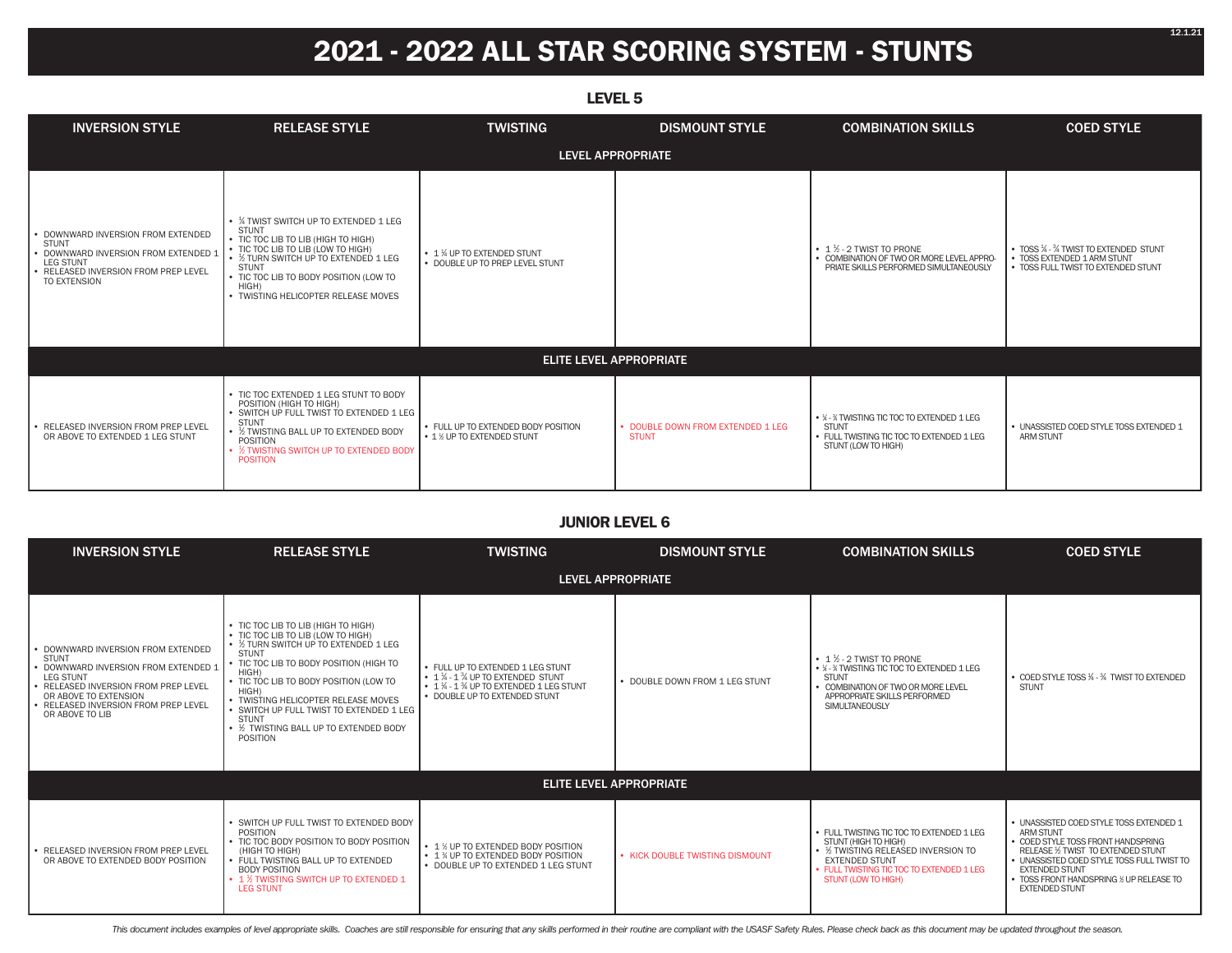## **2021 - 2022 ALL STAR SCORING SYSTEM - TOSSES**

| <b>LEVEL 2</b>                                                                |                                                                                                                                                                                 |  |  |  |  |
|-------------------------------------------------------------------------------|---------------------------------------------------------------------------------------------------------------------------------------------------------------------------------|--|--|--|--|
| <b>NON - TWISTING</b>                                                         | <b>TWISTING</b>                                                                                                                                                                 |  |  |  |  |
| <b>STRAIGHT RIDE TOSS</b>                                                     |                                                                                                                                                                                 |  |  |  |  |
|                                                                               | LEVEL <sub>3</sub>                                                                                                                                                              |  |  |  |  |
| <b>NON - TWISTING</b>                                                         | <b>TWISTING</b>                                                                                                                                                                 |  |  |  |  |
| BALL ARCH • PRETTY GIRL ARCH • PIKE ARCH<br>KICK ARCH . BALL-X . TOE TOUCH    | <b>FULL TWIST</b>                                                                                                                                                               |  |  |  |  |
|                                                                               | <b>LEVEL 4</b>                                                                                                                                                                  |  |  |  |  |
| <b>NON - TWISTING</b>                                                         | <b>TWISTING</b>                                                                                                                                                                 |  |  |  |  |
| BALL KICK • PIKE-X • HITCH KICK • SWITCH KICK • DOUBLE TOE TOUCH              | BALL FULL . PIKE FULL . KICK FULL<br>TOE TOUCH FULL • FULL UP TOE TOUCH • DOUBLE FULL                                                                                           |  |  |  |  |
|                                                                               | LEVEL <sub>5</sub>                                                                                                                                                              |  |  |  |  |
| <b>NON - TWISTING</b>                                                         | <b>TWISTING</b>                                                                                                                                                                 |  |  |  |  |
| PIKE HITCH KICK • PIKE KICK PRETTY GIRL<br>PIKE SWITCH KICK • HITCH KICK KICK | HITCH KICK FULL • SWITCH KICK FULL • KICK KICK FULL • PIKE KICK FULL<br>KICK FULL KICK                                                                                          |  |  |  |  |
|                                                                               | <b>JUNIOR LEVEL 6</b>                                                                                                                                                           |  |  |  |  |
| <b>NON - TWISTING</b>                                                         | <b>TWISTING</b>                                                                                                                                                                 |  |  |  |  |
| PIKE HITCH KICK . PIKE KICK PRETTY GIRL<br>PIKE SWITCH KICK • HITCH KICK KICK | BALL DOUBLE FULL . PIKE DOUBLE FULL . KICK DOUBLE FULL<br>TOE TOUCH DOUBLE FULL . DOUBLE UP TOE TOUCH . HITCH KICK DOUBLE FULL<br>SWITCH KICK DOUBLE FULL . KICK FULL KICK FULL |  |  |  |  |